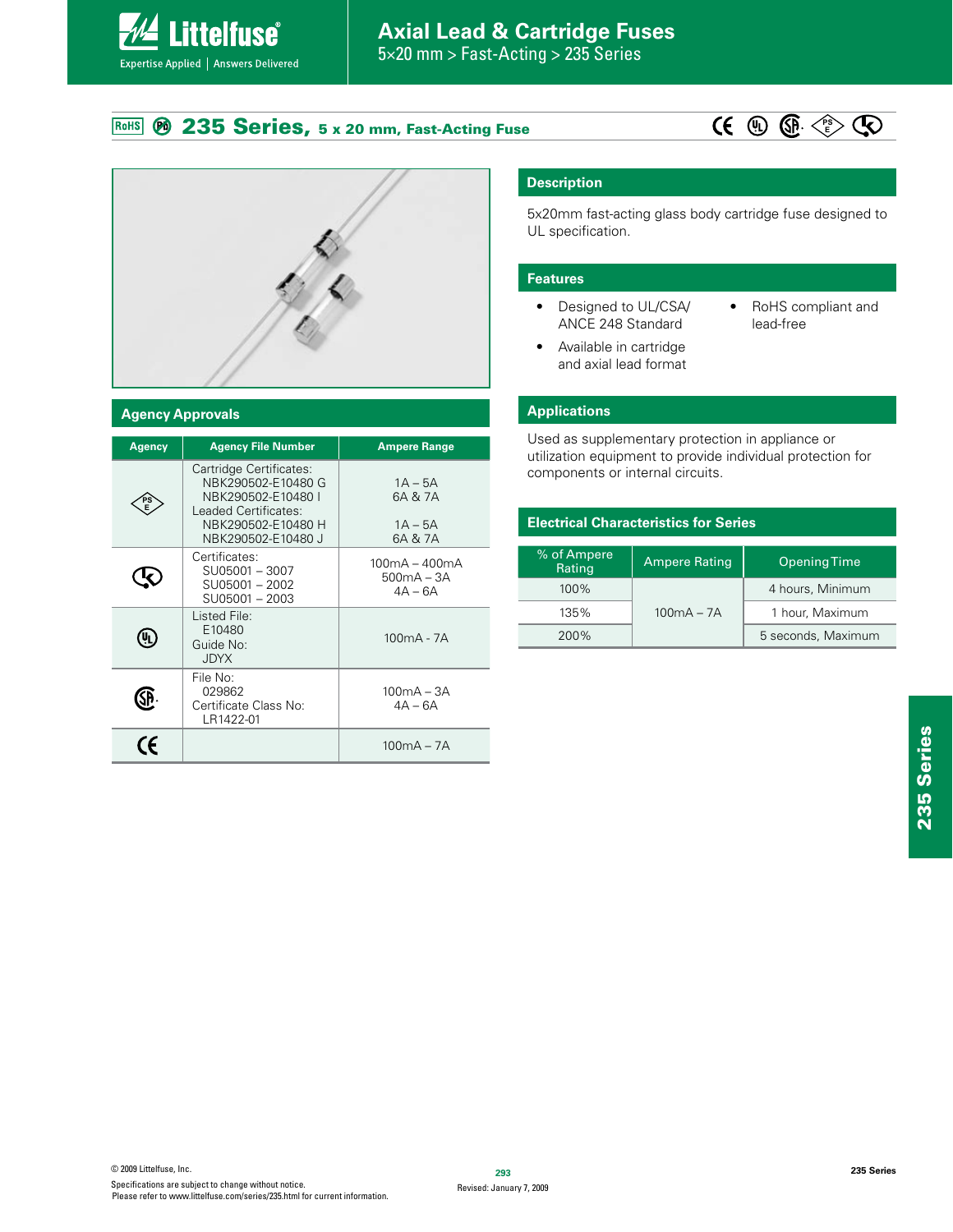# **Interproduction Interacts Axial Lead & Cartridge Fuses**

 $5\times20$  mm > Fast-Acting > 235 Series



| <b>Electrical Characteristic Specifications by Item</b> |                   |               |                               |                      |                                                                       |                         |                                                          |          |                 |                                                                                                         |
|---------------------------------------------------------|-------------------|---------------|-------------------------------|----------------------|-----------------------------------------------------------------------|-------------------------|----------------------------------------------------------|----------|-----------------|---------------------------------------------------------------------------------------------------------|
|                                                         |                   | Voltage       |                               | <b>Nominal Cold</b>  | <b>Nominal</b><br><b>Melting</b><br>$ ^{2}t $<br>(A <sup>2</sup> sec) | <b>Agency Approvals</b> |                                                          |          |                 |                                                                                                         |
| Amp Code                                                | Amp Rating<br>(A) | Rating<br>(V) | Interrupting<br>Rating        | Resistance<br>(Ohms) |                                                                       | $\mathsf{C}\mathsf{C}$  | $\left(\begin{smallmatrix} 0\ 0\end{smallmatrix}\right)$ | <b>A</b> | <b>PS</b><br>VE | $\mathfrak{D}% _{T}=\mathfrak{D}_{T}\!\left( a,b\right) ,\ \mathfrak{D}_{T}=C_{T}\!\left( a,b\right) ,$ |
| .100                                                    | 0.1               | 250           |                               | 8.4000               | 0.00312                                                               | $\times$                | $\times$                                                 | $\times$ |                 | $\mathsf X$                                                                                             |
| .125                                                    | 0.125             | 250           |                               | 5.7500               | 0.00273                                                               | $\times$                | $\times$                                                 | $\times$ |                 | X                                                                                                       |
| .200                                                    | 0.2               | 250           |                               | 3.1500               | 0.00867                                                               | $\times$                | $\times$                                                 | $\times$ |                 | $\mathsf X$                                                                                             |
| .250                                                    | 0.25              | 250           |                               | 2.2500               | 0.01660                                                               | X                       | $\times$                                                 | $\times$ |                 | X                                                                                                       |
| .300                                                    | 0.3               | 250           | 35A@250Vac,                   | 1.6000               | 0.03215                                                               | $\times$                | $\times$                                                 | $\times$ |                 | $\times$                                                                                                |
| .400                                                    | 0.4               | 250           | 10000A@125Vac                 | 1.750                | 0.05845                                                               | X                       | $\times$                                                 | $\times$ |                 | X                                                                                                       |
| .500                                                    | 0.5               | 250           |                               | 0.4265               | 0.06915                                                               | $\times$                | $\times$                                                 | $\times$ |                 | $\mathsf X$                                                                                             |
| .600                                                    | 0.6               | 250           |                               | 0.3195               | 0.11200                                                               | X                       | $\times$                                                 | $\times$ |                 | $\times$                                                                                                |
| .700                                                    | 0.7               | 250           |                               | 0.2625               | 0.15600                                                               | $\times$                | $\times$                                                 | $\times$ |                 | $\times$                                                                                                |
| .800                                                    | 0.8               | 250           |                               | 0.1920               | 0.25300                                                               | X                       | $\times$                                                 | X        |                 | X                                                                                                       |
| 001.                                                    | $\mathbf{1}$      | 250           |                               | 0.1530               | 0.46750                                                               | $\times$                | $\times$                                                 | X        | $\times$        | $\times$                                                                                                |
| 1.25                                                    | 1.25              | 250           |                               | 0.1055               | 1.08500                                                               | $\mathsf X$             | $\times$                                                 | X        | $\mathsf X$     | X                                                                                                       |
| 01.6                                                    | 1.6               | 250           |                               | 0.0758               | 2.02500                                                               | $\mathsf X$             | $\times$                                                 | X        | $\mathsf X$     | $\mathsf X$                                                                                             |
| 002.                                                    | $\overline{2}$    | 250           | 100A@250Vac,<br>10000A@125Vac | 0.0603               | 2.64500                                                               | X                       | $\times$                                                 | X        | $\times$        | X                                                                                                       |
| 02.5                                                    | 2.5               | 250           |                               | 0.0437               | 5.44500                                                               | $\mathsf{X}$            | $\mathsf X$                                              | X        | $\mathsf X$     | X                                                                                                       |
| 003.                                                    | 3                 | 250           |                               | 0.0347               | 8.39500                                                               | $\mathsf X$             | X                                                        | X        | $\times$        | X                                                                                                       |
| 03.5                                                    | 3.5               | 250           |                               | 0.0331               | 17.14000                                                              | $\times$                | $\times$                                                 |          | $\times$        |                                                                                                         |
| 004.                                                    | 4                 | 125           |                               | 0.0246               | 17.14000                                                              | X                       | $\mathsf X$                                              | X        | X               | $\times$                                                                                                |
| 005.                                                    | 5                 | 125           | 10000@125Vac                  | 0.0184               | 27.41000                                                              | X                       | $\times$                                                 | $\times$ | X               | $\times$                                                                                                |
| 006.                                                    | 6                 | 125           |                               | 0.0148               | 47.32500                                                              | X                       | X                                                        | X        | X               | X                                                                                                       |
| 007.                                                    | $\overline{7}$    | 125           |                               | 0.0157               | 64.81500                                                              | $\mathsf{X}$            | $\times$                                                 |          | $\mathsf X$     |                                                                                                         |



# **Temperature Rerating Curve Average Time Current Curves**



Please contact Littelfuse for details on T-C curve for 7A rating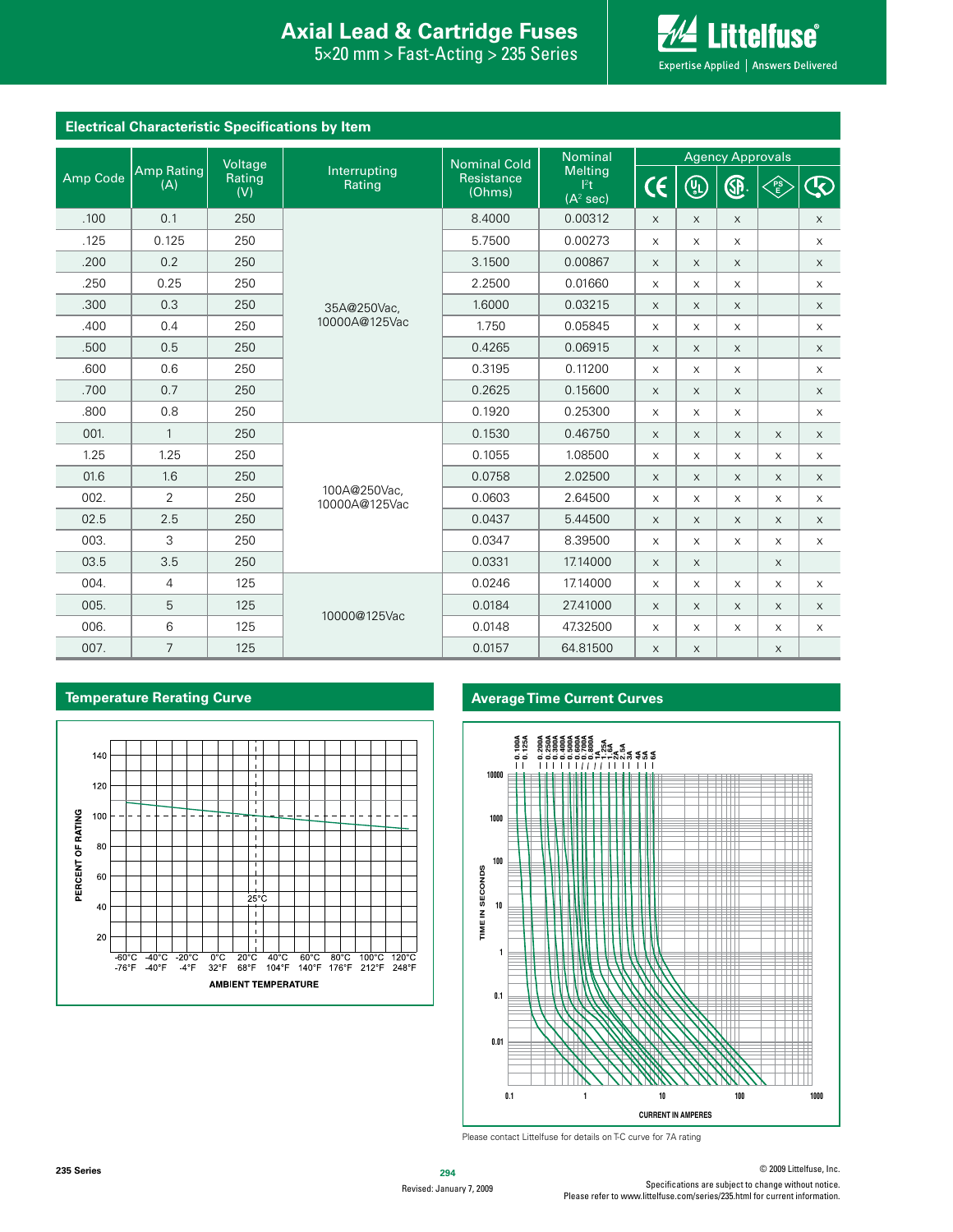

**Soldering Parameters - Wave Soldering**

**Littelfuse**®

Expertise Applied | Answers Delivered



# **Recommended Process Parameters:**

| <b>Wave Parameter</b>                    | Lead-Free Recommendation          |  |  |
|------------------------------------------|-----------------------------------|--|--|
| Preheat:                                 |                                   |  |  |
| (Depends on Flux Activation Temperature) | (Typical Industry Recommendation) |  |  |
| Temperature Minimum:                     | $100^{\circ}$ C                   |  |  |
| Temperature Maximum:                     | $150^\circ$ C                     |  |  |
| Preheat Time:                            | 60-180 seconds                    |  |  |
| Solder Pot Temperature:                  | 260° C Maximum                    |  |  |
| Solder DwellTime:                        | 2-5 seconds                       |  |  |

# **Recommended Hand-Solder Parameters:**

Solder Iron Temperature: 350° C +/- 5°C Heating Time: 5 seconds max.

**Note: These devices are not recommended for IR or Convection Reflow process.**

## **Product Characteristics**

| <b>Materials</b>         | Body: Glass<br>Cap: Nickel-plated brass<br>Leads: Tin-plated Copper                               |  |  |
|--------------------------|---------------------------------------------------------------------------------------------------|--|--|
| <b>Terminal Strength</b> | MIL-STD-202G. Method 211A.<br>Test Condition A                                                    |  |  |
| <b>Solderability</b>     | Reference IEC 60127 Second Edition<br>2003-01 Annex A                                             |  |  |
| <b>Product Marking</b>   | Cap 1: Brand logo, current and voltage<br>rating<br>Cap 2: Series and agency approval<br>markings |  |  |
| Packaging                | Available in Bulk (M=1000 pcs/pkg) or on<br>Tape/Reel (MRET1=1000 pcs/reel)                       |  |  |

| <b>Operating Temperature</b> | $-55^{\circ}$ C to $+125^{\circ}$ C                                                                              |  |  |
|------------------------------|------------------------------------------------------------------------------------------------------------------|--|--|
| <b>Thermal Shock</b>         | MIL-STD-202G, Method 107G, Test<br>Condition B: (5 cycles $-65^{\circ}$ C +<br>$125^{\circ}$ C)                  |  |  |
| <b>Vibration</b>             | MIL-STD-202G. Method 201A                                                                                        |  |  |
| <b>Humidity</b>              | MIL-STD-202G. Method 103B. Test<br>Condition A high RH (95%) and<br>elevated temperature (40°C) for 240<br>hours |  |  |
| <b>Salt Spray</b>            | MIL-STD-202G, Method 101D, Test<br>Condition B                                                                   |  |  |